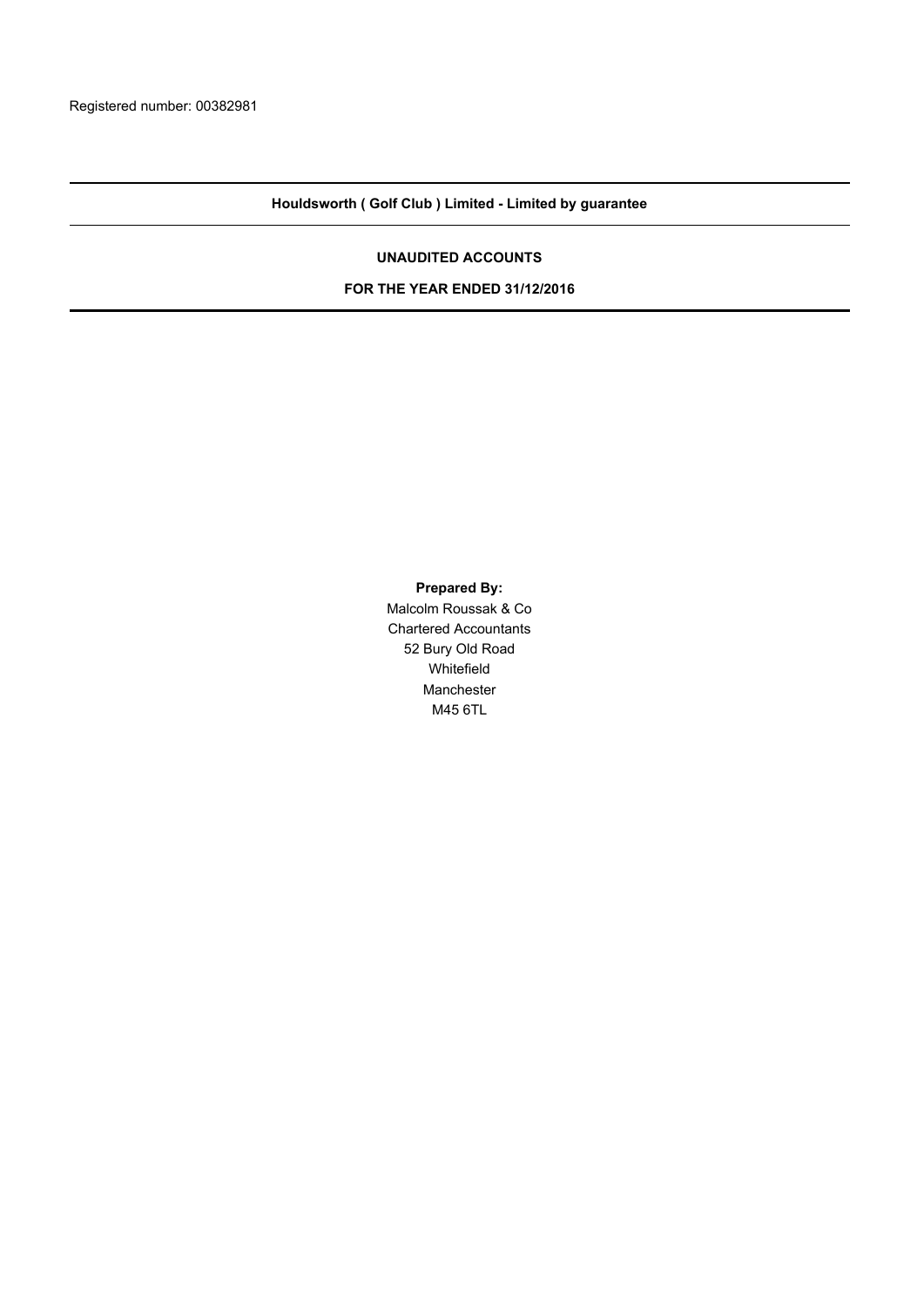## **ACCOUNTS FOR THE YEAR ENDED 31/12/2016**

## **DIRECTORS**

George Brammall Ian Burns Giovani Dorsi Michael Goodwin Nigel Hodgson Richard Alan Manniex John Samuel McGurk Barry Rodger Christine Margaret Waterfield

### **SECRETARY**

Christine Margaret Waterfield

### **REGISTERED OFFICE**

Houldsworth Park. Houldsworth Street Reddish Stockport. Cheshire SK5 6BN

#### **COMPANY NUMBER**

00382981

#### **BANKERS**

Barclays Bank plc

### **ACCOUNTANTS**

Malcolm Roussak & Co Chartered Accountants 52 Bury Old Road Whitefield Manchester M45 6TL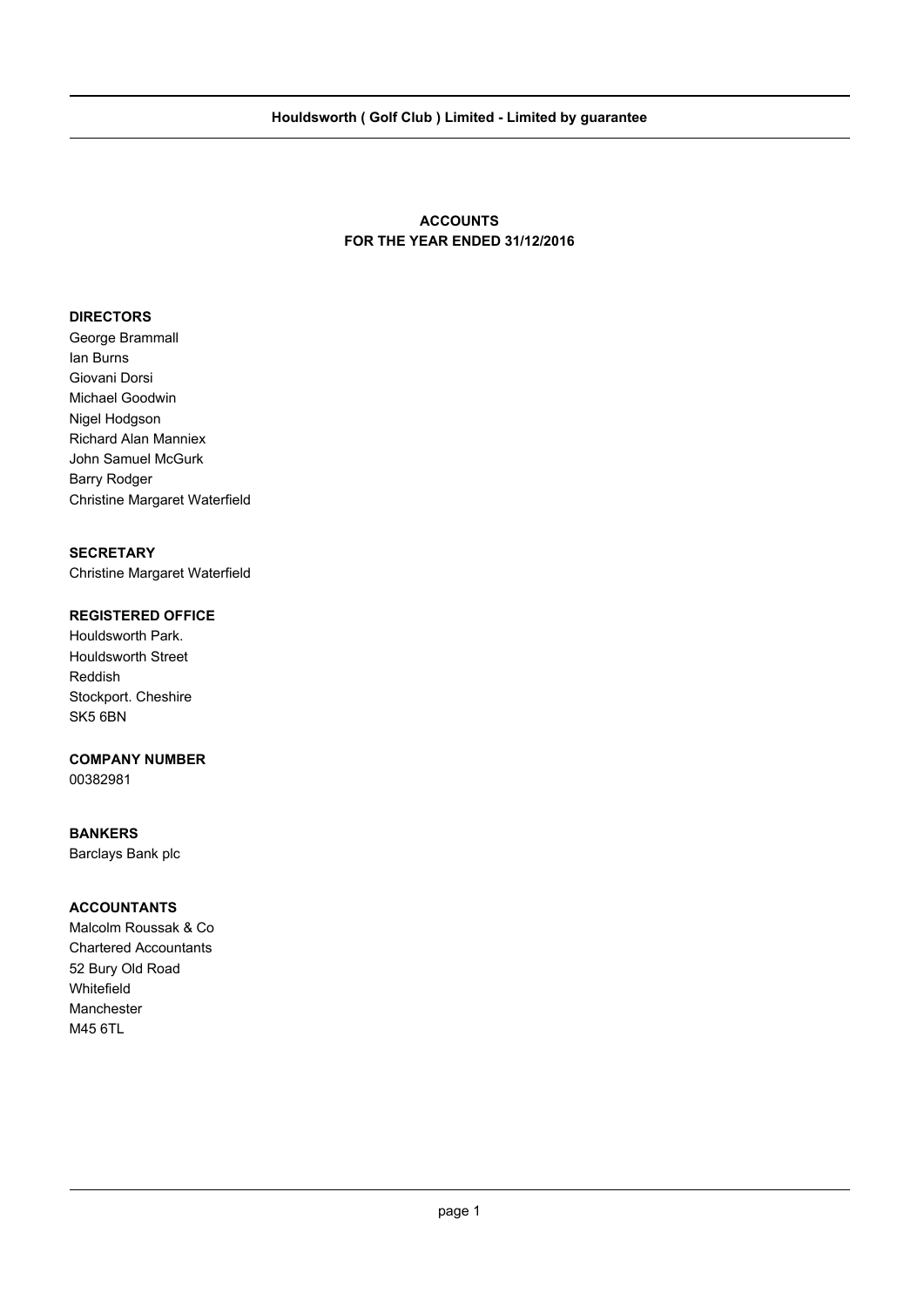# **Houldsworth ( Golf Club ) Limited - Limited by guarantee**

## **ACCOUNTS FOR THE YEAR ENDED 31/12/2016**

#### **CONTENTS**

| Page           |
|----------------|
| 3              |
| $\overline{4}$ |
| 5              |
| 6              |
| 7 to 10        |
|                |

The following do not form part of the statutory financial statements:

| Trading and Profit and Loss Account      |  |
|------------------------------------------|--|
| <b>Profit and Loss Account Summaries</b> |  |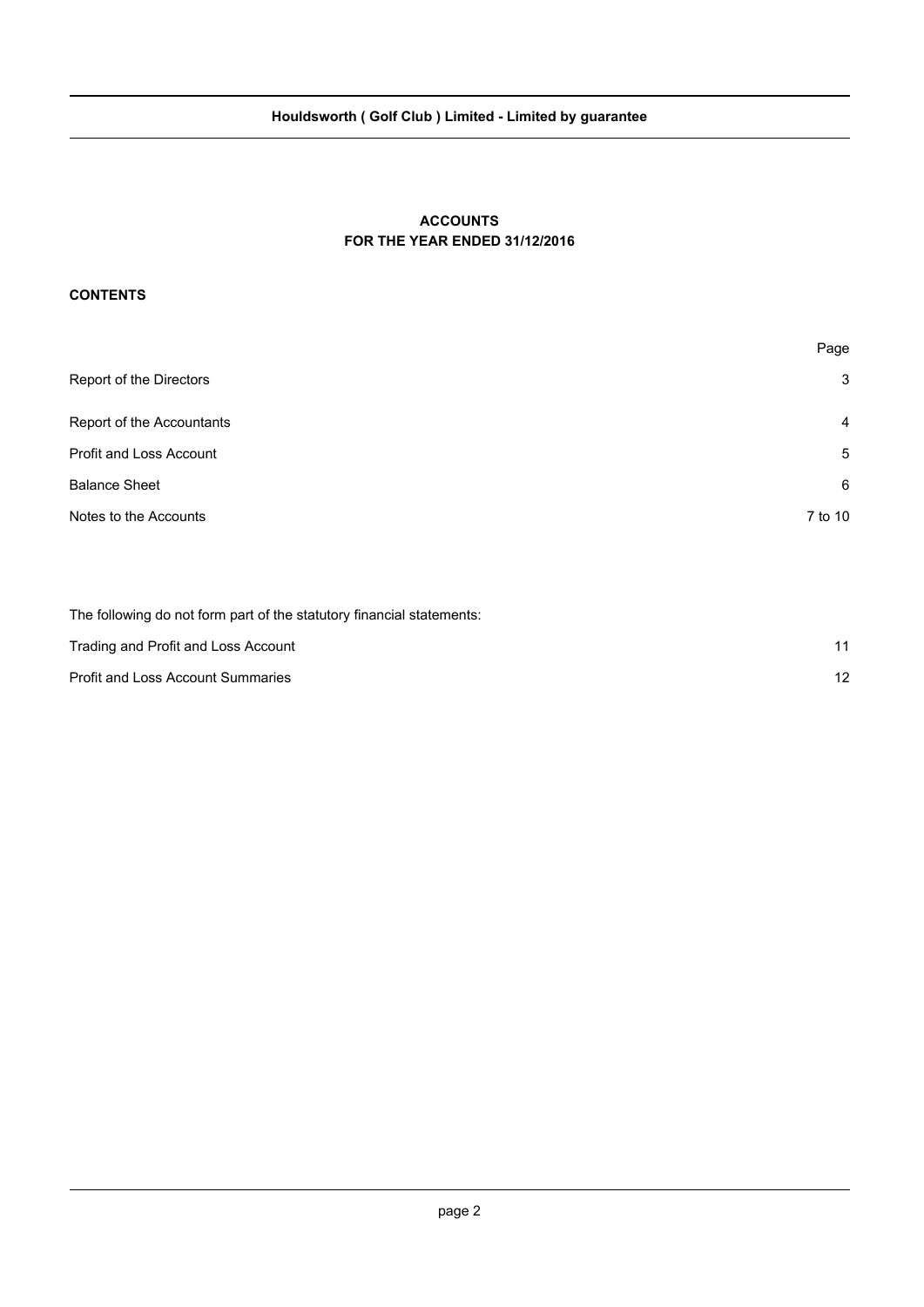## **DIRECTORS' REPORT FOR THE YEAR ENDED 31/12/2016**

The directors present their report and accounts for the year ended 31/12/2016

#### **PRINCIPAL ACTIVITIES**

The principal activity of the company in the year under review was that of a golf club in accordance with the Memorandum and Articles of Association .

#### **DIRECTORS**

The directors who served during the year were as follows:

George Brammall Ian Burns Giovani Dorsi Michael Goodwin Nigel Hodgson Richard Alan Manniex John Samuel McGurk Barry Rodger Christine Margaret Waterfield

The report of the directors has been prepared in accordance with the special provisions within Part 15 of the Companies Act 2006.

This report was approved by the board on 10/03/2017

............................

Giovani Dorsi Director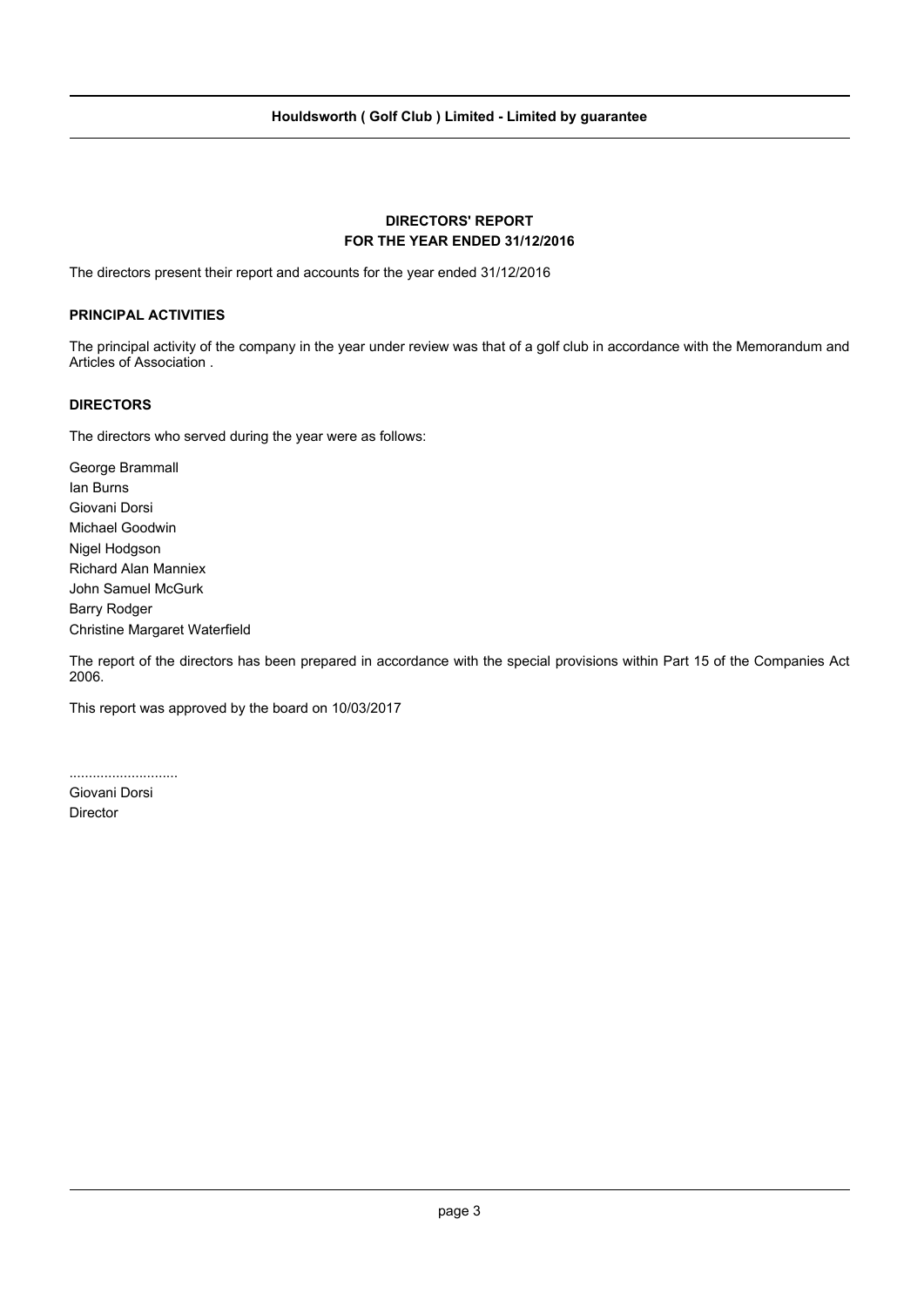## **ACCOUNTANTS' REPORT TO THE BOARD OF DIRECTORS ON THE UNAUDITED ACCOUNTS OF HOULDSWORTH ( GOLF CLUB ) LIMITED - LIMITED BY GUARANTEE, FOR THE YEAR ENDED 31/12/2016**

In order to assist you to fulfill your duties under the Companies Act 2006, we have prepared for your approval the accounts of Houldsworth ( Golf Club ) Limited - Limited by guarantee for the year ended 31/12/2016 as set out on pages 5 to 10 from the company's accounting records and from information and explanations you have given us.

As a practising member of the Institute of Chartered Accountants in England and Wales, we are subject to its ethical and other professional requirements which are detailed on their website.

This report is made solely to the Board of Directors of Houldsworth ( Golf Club ) Limited - Limited by guarantee, as a body, in accordance with the terms of our engagement letter dated 08/04/2013. Our work has been undertaken solely to prepare for your approval the accounts of Houldsworth ( Golf Club ) Limited - Limited by guarantee and state those matters that we have agreed to state to the Board of Directors of Houldsworth (Golf Club ) Limited - Limited by guarantee, as a body, in this report, in accordance with the requirements of the Institute of Chartered Accountants in England and Wales as detailed on their website. To the fullest extent permitted by law, we do not accept or assume responsibility to anyone other than Houldsworth ( Golf Club ) Limited - Limited by guarantee and its Board of Directors as a body for our work or for this report.

It is your duty to ensure that Houldsworth (Golf Club) Limited - Limited by guarantee has kept adequate accounting records and to prepare statutory accounts that give a true and fair view of the assets, liabilities, financial position and profitability of Houldsworth ( Golf Club ) Limited - Limited by guarantee. You consider that Houldsworth ( Golf Club ) Limited - Limited by guarantee is exempt from the statutory audit requirement for the year.

We have not been instructed to carry out an audit or a review of the accounts of Houldsworth (Golf Club) Limited - Limited by guarantee. For this reason, we have not verified the accuracy or completeness of the accounting records or information and explanations you have given to us and we do not, therefore, express any opinion on the statutory accounts.

Malcolm Roussak & Co Chartered Accountants 52 Bury Old Road **Whitefield** Manchester **M45 6TL** 

14/03/2017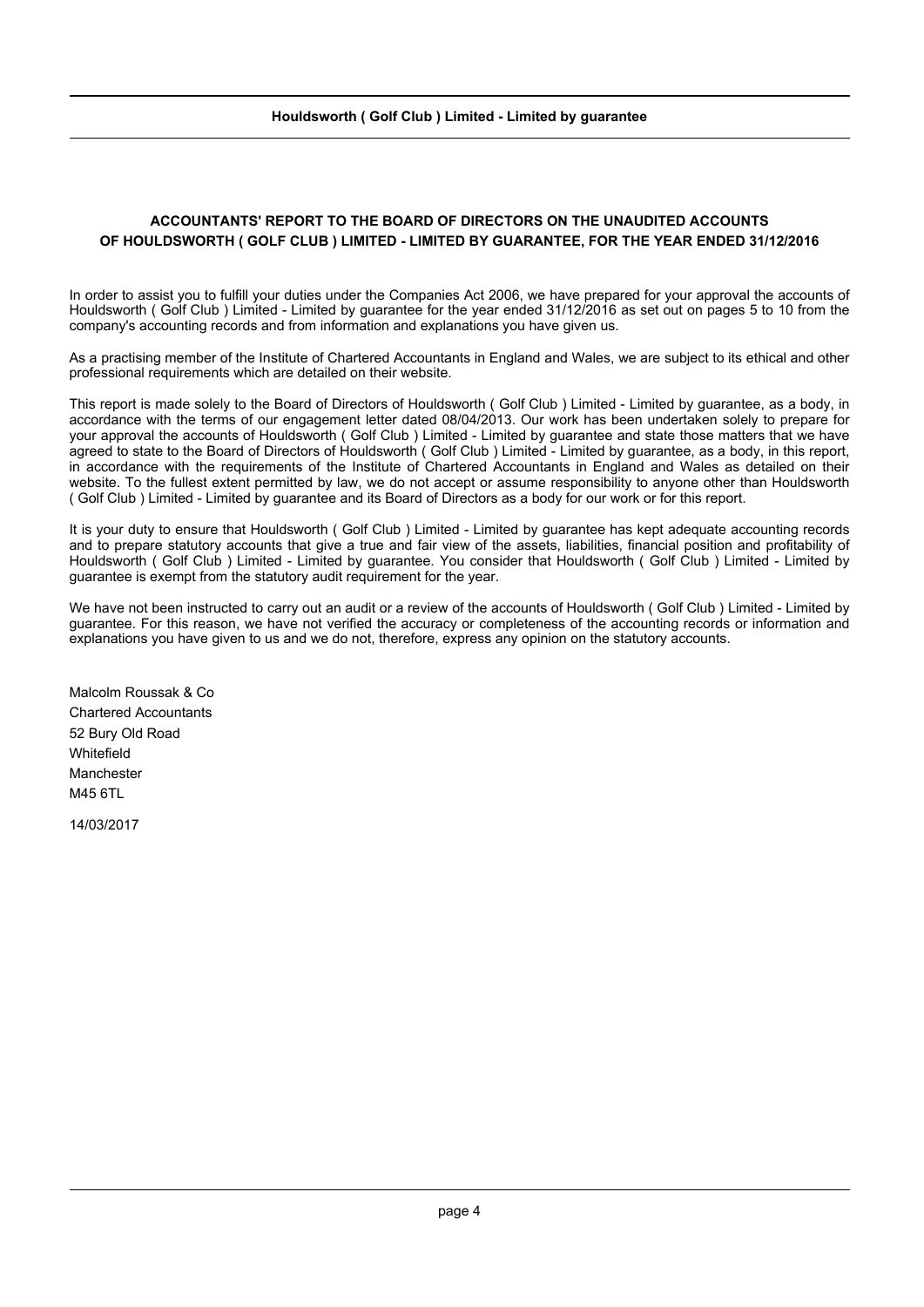## **PROFIT AND LOSS ACCOUNT FOR THE YEAR ENDED 31/12/2016**

|                                                                                                  | <b>Notes</b> | 2016<br>£              | 2015<br>£            |
|--------------------------------------------------------------------------------------------------|--------------|------------------------|----------------------|
| <b>TURNOVER</b>                                                                                  | 2            | 251,403                | 307,408              |
| Cost of sales<br><b>GROSS PROFIT</b>                                                             |              | (213, 594)<br>37,809   | (211, 395)<br>96,013 |
| Administrative expenses<br><b>OPERATING (LOSS) / PROFIT</b>                                      | 3            | (68, 714)<br>(30, 905) | (81, 948)<br>14,065  |
| Interest receivable and similar income<br>(LOSS) / PROFIT ON ORDINARY ACTIVITIES BEFORE TAXATION |              | 4<br>(30, 901)         | 14<br>14,079         |
| Tax on profit on ordinary activities<br>(LOSS) / PROFIT ON ORDINARY ACTIVITIES AFTER TAXATION    | 4            | (30, 901)              | (3)<br>14,076        |
| (LOSS) / PROFIT FOR THE FINANCIAL YEAR                                                           |              | (30, 901)              | 14,076               |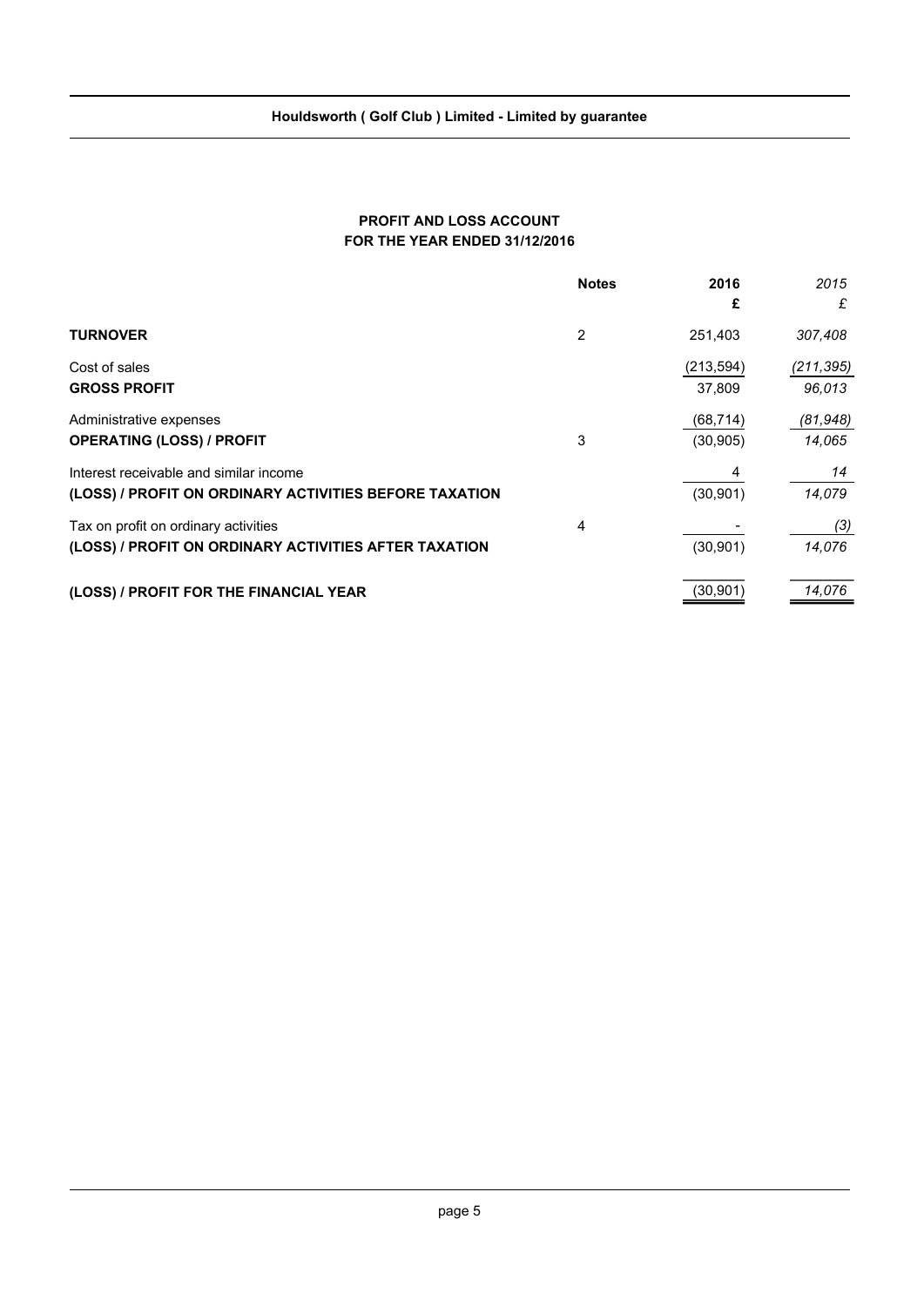### **BALANCE SHEET AT 31/12/2016**

|                                                                |              |        | 2016       |        | 2015       |
|----------------------------------------------------------------|--------------|--------|------------|--------|------------|
|                                                                | <b>Notes</b> |        | £          |        | £          |
| <b>FIXED ASSETS</b>                                            |              |        |            |        |            |
| Tangible assets                                                | 5            |        | 1,752,862  |        | 1,771,294  |
| <b>CURRENT ASSETS</b>                                          |              |        |            |        |            |
| Debtors (amounts falling due within one year)                  | 6            | 2,393  |            | 4,293  |            |
| Cash at bank and in hand                                       |              | 10,253 |            | 19,922 |            |
|                                                                |              | 12,646 |            | 24,215 |            |
| <b>CREDITORS: Amounts falling due within one year</b>          | 7            | 48,177 |            | 44,402 |            |
| <b>NET CURRENT LIABILITIES</b>                                 |              |        | (35,531)   |        | (20, 187)  |
| TOTAL ASSETS LESS CURRENT LIABILITIES                          |              |        | 1,717,331  |        | 1,751,107  |
| <b>CREDITORS: Amounts falling due after more than one year</b> | 8            |        | 79,019     |        | 81,894     |
| <b>NET ASSETS</b>                                              |              |        | 1,638,312  |        | 1,669,213  |
| <b>CAPITAL AND RESERVES</b>                                    |              |        |            |        |            |
| Other reserves                                                 | 9            |        | 2,003,142  |        | 2,003,142  |
| Profit and loss account                                        | 10           |        | (364, 830) |        | (333, 929) |
| <b>SHAREHOLDERS' FUNDS</b>                                     |              |        | 1,638,312  |        | 1,669,213  |

For the year ending 31/12/2016 the company was entitled to exemption under section 477 of the Companies Act 2006 relating to small companies.

The members have not required the company to obtain an audit in accordance with section 476 of the Companies Act 2006.

The directors acknowledge their responsibilities for complying with the requirements of the Act with respect to accounting records and the preparation of accounts.

These accounts have been prepared in accordance with the provisions applicable to companies subject to the small companies regime.

**Approved by the board on 10/03/2017 and signed on their behalf by**

............................. Christine Margaret Waterfield Director

............................. Giovani Dorsi Director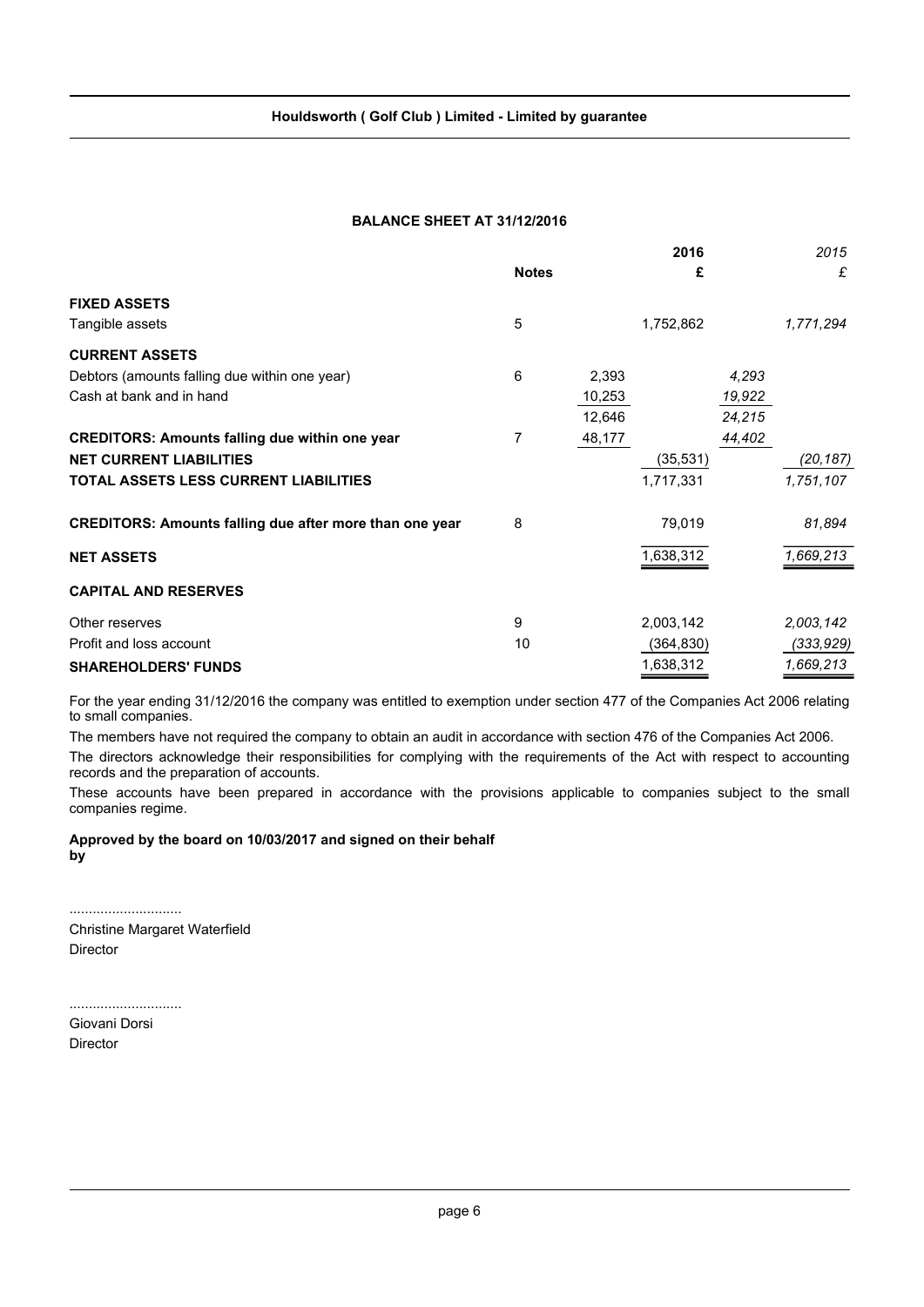## **NOTES TO THE ACCOUNTS FOR THE YEAR ENDED 31/12/2016**

#### **1. ACCOUNTING POLICIES**

#### **1a. Basis Of Accounting**

The accounts have been prepared under the historical cost convention and in accordance with the Financial Reporting Standard for Smaller Entities (effective January 2015).

#### **1b. Cash Flow Statement**

The Company is exempt from including a statement of cash flows in its accounts in accordance with Financial Reporting Standard for Smaller Entities (effective January 2015).

#### **1c. Depreciation**

Depreciation has been provided at the following rates in order to write off the assets over their estimated useful lives.

Land And Buildings reducing balance 2% Plant and Machinery **reducing balance 25%** reducing balance 25% Fixtures and Fittings reducing balance 10%

#### **1d. Taxation**

Corporation tax payable is provided on taxable profits at the current rates.

Provision is made for deferred taxation in so far as a liability or asset has arisen as a result of transactions that had occurred by the balance sheet date and have given rise to an obligation to pay more tax in the future, or the right to pay less tax in the future. An asset has not been recognised to the extent that the transfer of economic benefits in the future is uncertain. Deferred tax assets and liabilities recognised have not been discounted.

#### **1e. Turnover**

Turnover represents the invoiced value of goods and services supplied by the company, net of value added tax and trade discounts.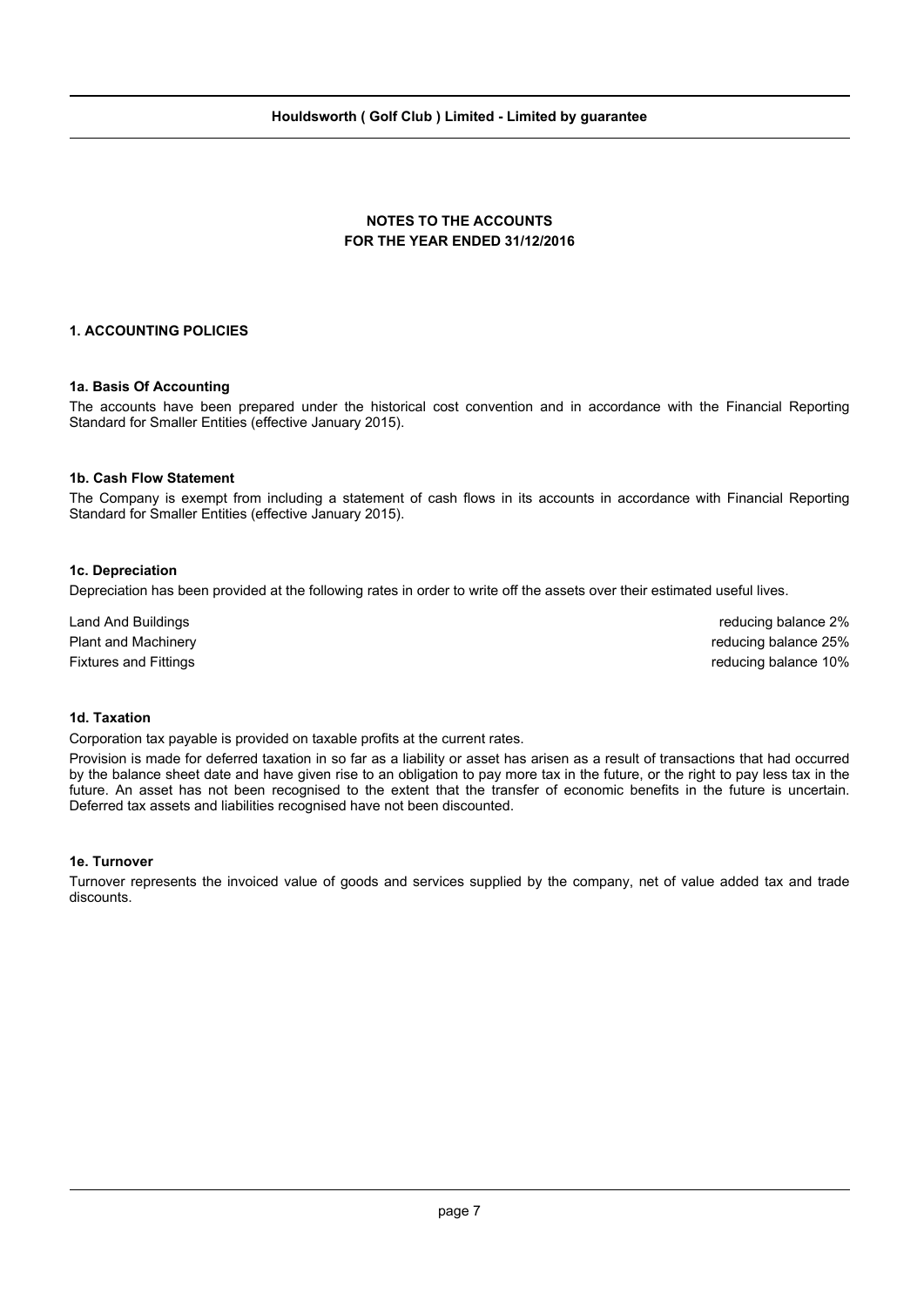## **2. TURNOVER**

The turnover and pre-tax result is attributable to that of a golf club in accordance with the Memorandum and Articles of Association.

|                          | 2016    | 2015    |
|--------------------------|---------|---------|
|                          | £       | £       |
| Subscriptions            | 148,658 | 171,116 |
| <b>Temporary Members</b> | 57,782  | 60,069  |
| Acquisition fee          |         | 25,000  |
| Snooker                  | 559     | 656     |
| Room hire                | 9,225   | 10,405  |
| Social Membership        | 321     | 754     |
| Locker rents             | 1,345   | 1,774   |
| Sundry income            | 6,013   | 10.134  |
| Franchise rent           | 27,500  | 27,500  |
|                          | 251,403 | 307,408 |

## **3. OPERATING PROFIT**

|                                            | 2016   | 2015   |
|--------------------------------------------|--------|--------|
|                                            | c      | £      |
| Operating Profit is stated after charging: |        |        |
| Depreciation                               | 18.432 | 20.435 |
| Hire of plant and machinery                | 23,735 | 21,724 |
|                                            | 42,167 | 42,159 |

## **4. TAX ON ORDINARY ACTIVITIES**

|                 | 2016 | 2015                          |
|-----------------|------|-------------------------------|
|                 |      | $\sim$                        |
| Corporation tax |      | $\overline{\phantom{0}}$<br>ັ |
|                 |      | ◠                             |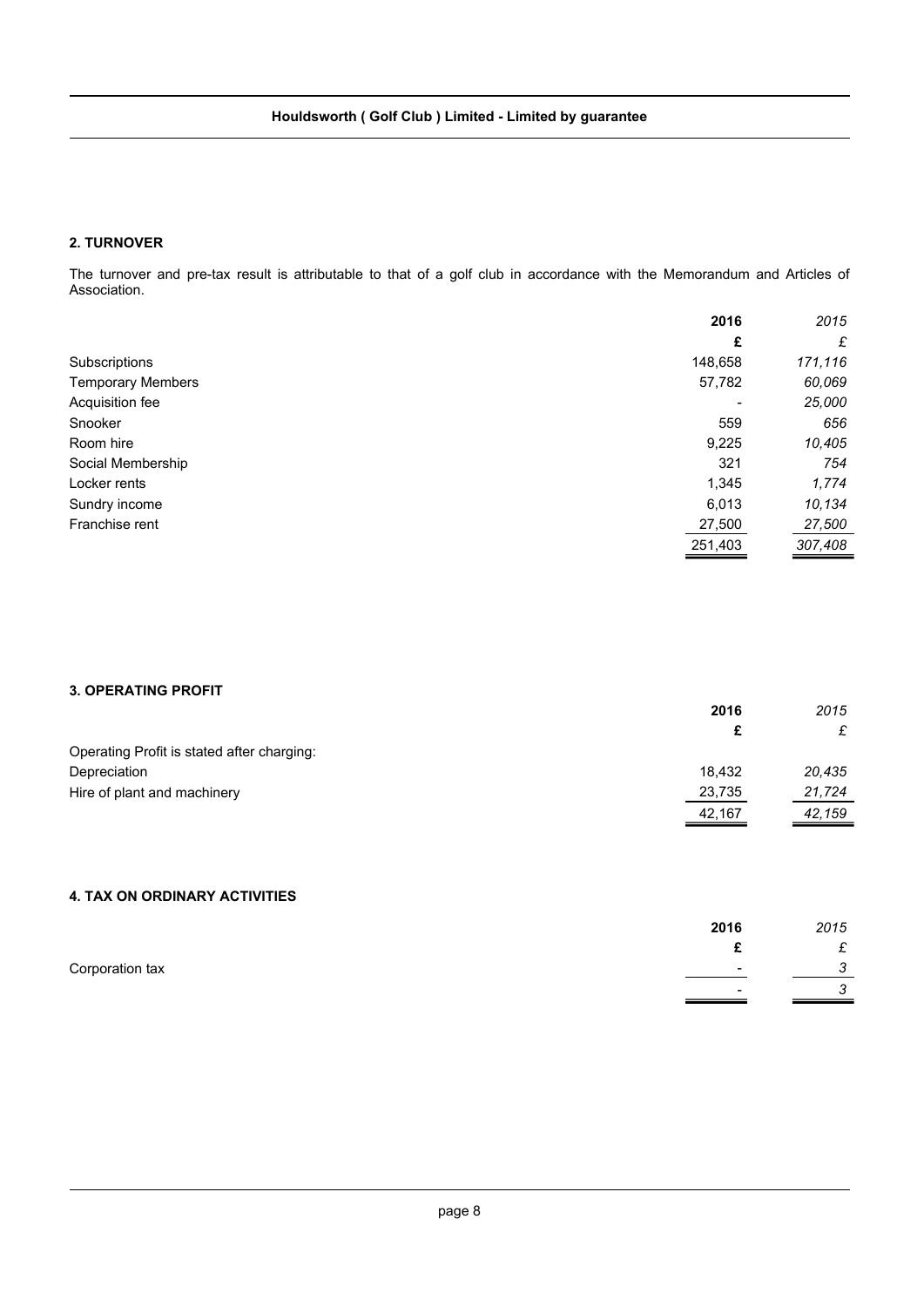#### **5. TANGIBLE FIXED ASSETS**

|                         | Land<br>And      | Long<br>Leasehold        | <b>Plant and</b> | <b>Fixtures</b>        |                          |              |
|-------------------------|------------------|--------------------------|------------------|------------------------|--------------------------|--------------|
|                         | <b>Buildings</b> | <b>Properties</b>        | <b>Machinery</b> | and<br><b>Fittings</b> | <b>Equipment</b>         | <b>Total</b> |
|                         | £                | £                        | £                | £                      | £                        | £            |
| Cost                    |                  |                          |                  |                        |                          |              |
| At 01/01/2016           | 933,437          | 1,131,900                | 168,983          | 120,200                | 150                      | 2,354,670    |
| At 31/12/2016           | 933,437          | 1,131,900                | 168,983          | 120,200                | 150                      | 2,354,670    |
| <b>Depreciation</b>     |                  |                          |                  |                        |                          |              |
| At 01/01/2016           | 329.121          | $\blacksquare$           | 150.066          | 104.039                | 150                      | 583,376      |
| For the year            | 12,087           | $\overline{\phantom{a}}$ | 4,729            | 1,616                  |                          | 18,432       |
| At 31/12/2016           | 341,208          | $\overline{\phantom{a}}$ | 154,795          | 105,655                | 150                      | 601,808      |
| <b>Net Book Amounts</b> |                  |                          |                  |                        |                          |              |
| At 31/12/2016           | 592,229          | 1,131,900                | 14,188           | 14,545                 | $\overline{\phantom{a}}$ | 1,752,862    |
| At 31/12/2015           | 604.316          | 1,131,900                | 18,917           | 16,161                 | $\overline{\phantom{a}}$ | 1,771,294    |

| <b>6. DEBTORS</b>                    | 2016  | 2015  |
|--------------------------------------|-------|-------|
|                                      | £     | £     |
| Amounts falling due within one year: |       |       |
| Trade debtors                        | 530   | 2,711 |
| Other debtors                        | 1,863 | 1,582 |
|                                      | 2,393 | 4,293 |

## **7. CREDITORS: AMOUNTS FALLING DUE WITHIN ONE YEAR**

|                              | 2016   | 2015   |
|------------------------------|--------|--------|
|                              | £      | £      |
| Bank loans and overdrafts    | 11,982 | 21,057 |
| Trade creditors              | 19.710 | 13,088 |
| Taxation and social security | 3,283  | 4,398  |
| Other creditors              | 13,202 | 5,859  |
|                              | 48,177 | 44.402 |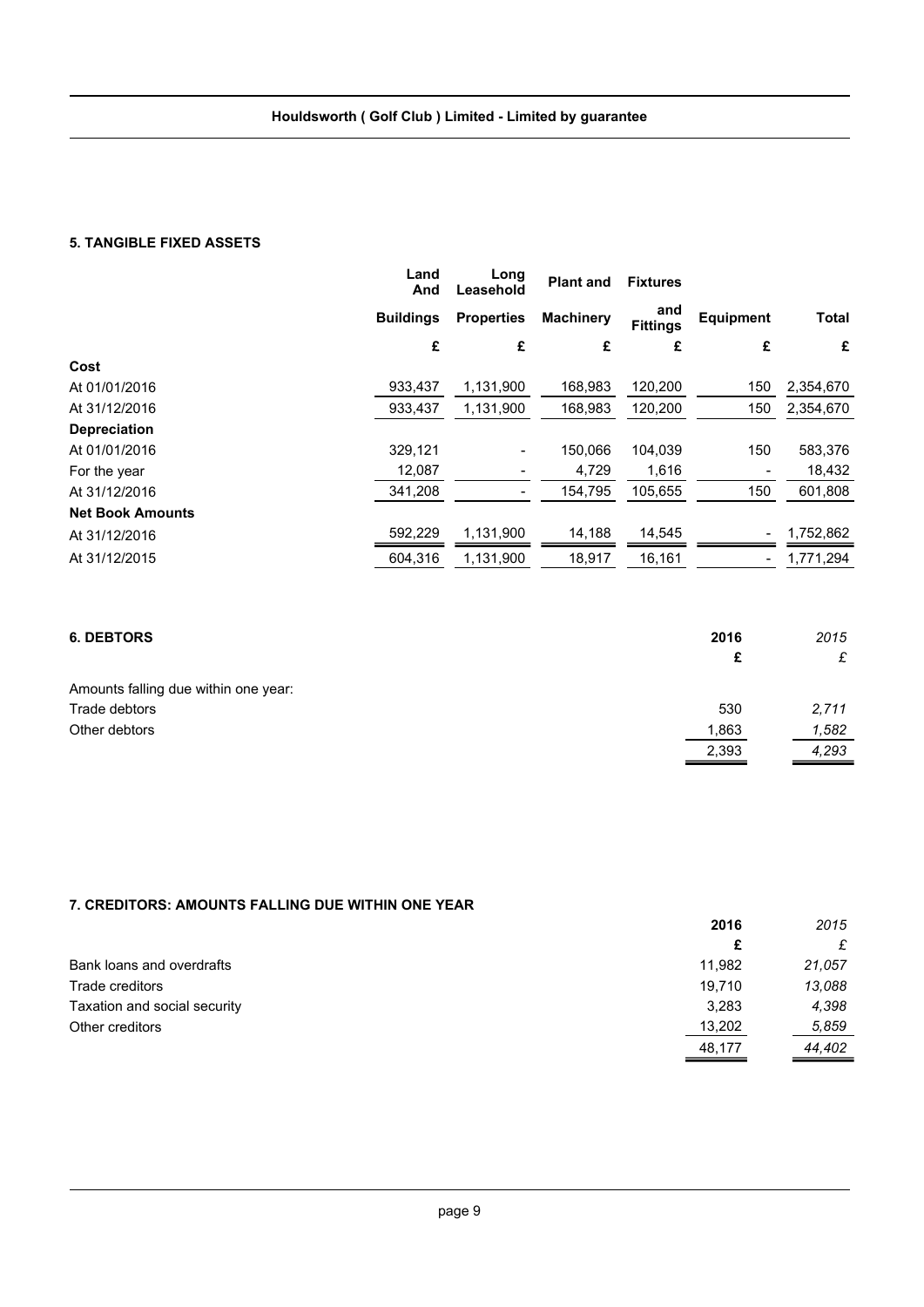#### **8. CREDITORS: AMOUNTS FALLING DUE AFTER MORE THAN ONE YEAR**

|                           | 2016   | 2015         |
|---------------------------|--------|--------------|
|                           |        | $\sim$<br>ż. |
| Bank loans and overdrafts | 79,019 | 81,894       |
|                           | 79,019 | 81,894       |
|                           |        |              |

| <b>9. OTHER RESERVES</b>           | 2016      | 2015      |
|------------------------------------|-----------|-----------|
|                                    | £         | £         |
| Other reserves                     | 2,003,142 | 2,003,142 |
|                                    | 2,003,142 | 2,003,142 |
|                                    |           |           |
|                                    |           |           |
|                                    |           |           |
| <b>10. PROFIT AND LOSS RESERVE</b> | 2016      | 2015      |

| Opening balance              | (333,929)  | (348.005) |
|------------------------------|------------|-----------|
| (Loss) / Profit for the year | (30, 901)  | 14.076    |
|                              | (364, 830) | (333,929) |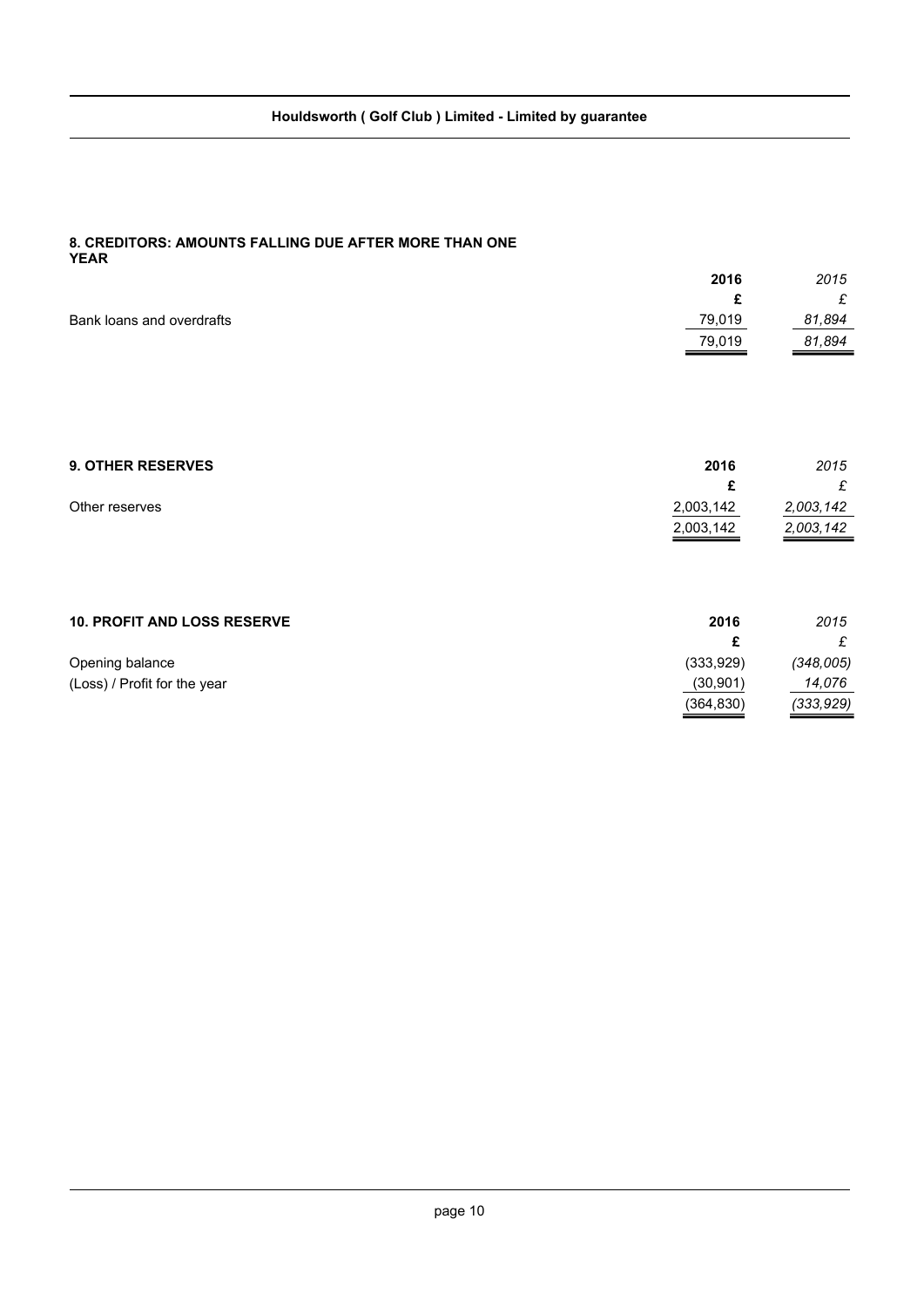## **TRADING AND PROFIT AND LOSS ACCOUNT FOR THE YEAR ENDED 31/12/2016**

|                                                  |         | 2016      |         | 2015      |
|--------------------------------------------------|---------|-----------|---------|-----------|
|                                                  |         | £         |         | £         |
| Turnover                                         |         | 251,403   |         | 307,408   |
| Cost of Sales:                                   |         |           |         |           |
| Purchases                                        | 42,561  |           | 51,732  |           |
| Direct employment costs                          | 111,509 |           | 107,266 |           |
| Other direct expenses                            | 59,524  |           | 52,397  |           |
|                                                  | 213,594 |           | 211,395 |           |
|                                                  |         | 213,594   |         | 211,395   |
| <b>Gross Profit</b>                              |         | 37,809    |         | 96,013    |
|                                                  |         | 37,809    |         | 96,013    |
| Less:                                            |         |           |         |           |
| Administrative expenses                          | 68,714  |           | 81,948  |           |
| Interest receivable and similar income           | (4)     |           | (14)    |           |
|                                                  |         | 68,710    |         | 81,934    |
| Net (loss) / profit for the year before taxation |         | (30, 901) |         | 14,079    |
| Taxation                                         |         |           |         | 3         |
| Net (loss) / profit for the year after taxation  |         | (30, 901) |         | 14,076    |
| Retained losses brought forward                  |         | (333,929) |         | (348,005) |
| Retained losses carried forward                  |         | (364,830) |         | (333,929) |

This page does not form part of the Company's Statutory Accounts and is prepared for the information of the Directors only.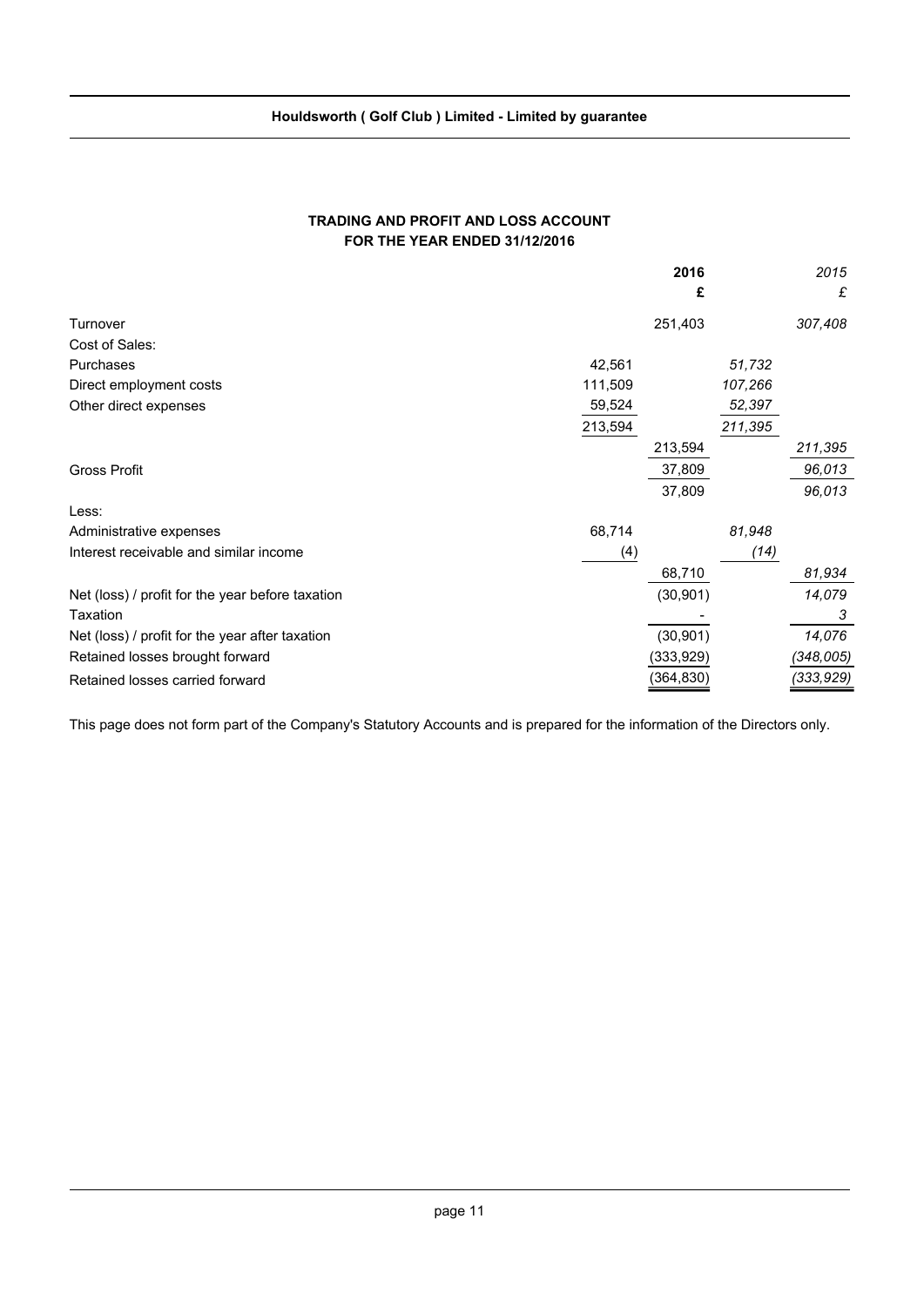## **PROFIT AND LOSS ACCOUNT SUMMARIES FOR THE YEAR ENDED 31/12/2016**

|                                     | 2016    | 2015    |
|-------------------------------------|---------|---------|
|                                     | £       | £       |
| Cost of sales - purchases:          |         |         |
| Gas & Electricity                   | 20,488  | 24,951  |
| Repairs and renewals                | 4,064   | 7,222   |
| Cleaning                            | 2,864   | 2,248   |
| Cleaning & caretaker                | 9,441   | 9,742   |
| Sundries                            | 680     | 3,012   |
| Security                            | 2,048   | 1,581   |
| Equipment hire - Catering equipment | 2,976   | 2,976   |
|                                     | 42,561  | 51,732  |
| Cost of sales - employment:         |         |         |
| Gross wages                         | 93,579  | 92,060  |
| Professional                        | 17,930  | 15,206  |
|                                     | 111,509 | 107,266 |
| Cost of sales - other direct costs: |         |         |
| Course maintenance                  | 23,735  | 21,724  |
| Repairs & equipment                 | 3,652   | 7,696   |
| Petrol & oil                        | 2,807   | 4,296   |
| Sundries                            | 272     | 3,427   |
| <b>Equipment rentals</b>            | 29,058  | 15,254  |
|                                     | 59,524  | 52,397  |